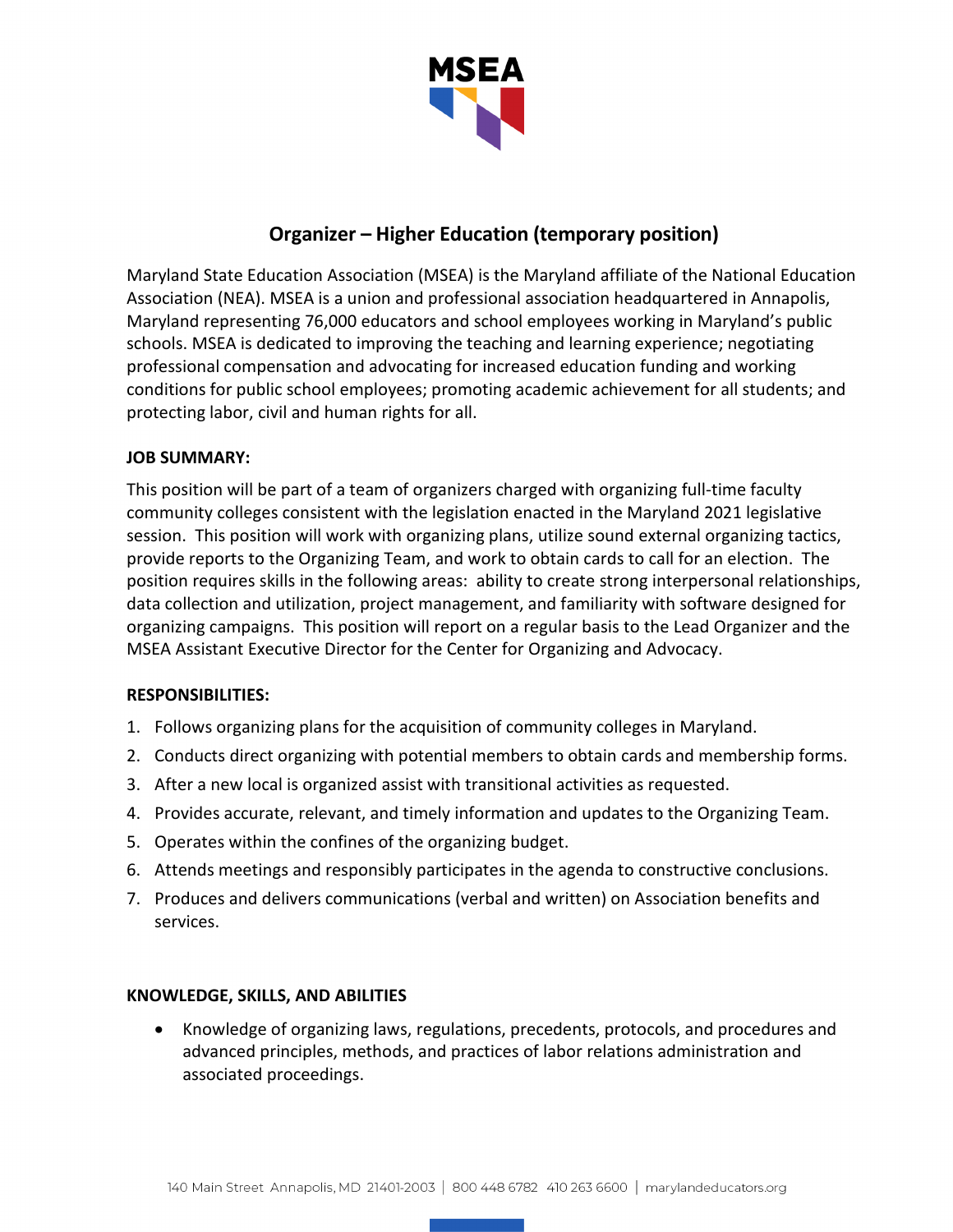

- Knowledge of the general laws and standards that universally apply to organizing activities and ethics.
- Knowledge of the values, goals, and mission of MSEA, tenets of unionism, and the current core issues that resonate within the community college arena.
- Knowledge of relevant bargaining, labor, and fair labor standards laws.
- Knowledge of union contract structures, the labor movement, and common union issues in collective bargaining and finalizing agreements.
- Possession of analytical, problem-solving, diagnostic, and responsiveness skills.
- Mastery of verbal (both in dialogue and group presentation) and professionally written communications skills.
- Skills that have been well developed in effective listening, advocacy, time management, eliciting information, persuasion, and influencing.
- Skill in recognizing those who have potential to be union leaders, and in mobilizing and rallying key players in targeted groups.
- Skill in effective organization of work and independently handling multiple priorities over the same time-period.
- Skill in handling interpersonal disputes and minimizing the effects of conflict on future interactions and job effectiveness.
- Ability to support and defend a cause, particularly in the face of pressure, stress, and adversity.
- Ability to promote and deliver programs to raise awareness of Association functions and services.
- Ability to strategize, develop, and implement regional organizing campaigns.
- Ability to oversee the administration of election proceedings.
- Ability to assess conditions quickly amid confrontation and organize and integrate diverse information in a meaningful fashion to prescriptively sequence and path future events.
- Ability to work cohesively and productively in a team-oriented environment.
- Ability to assess interpersonal dynamics, bases of influence, undisclosed agenda, and motives of key players, spokespersons, or opponent advocates in group meetings by reacting responsibly, quickly, and decisively to the issues put forth or the observed challenges.
- Ability to establish, foster, and maintain effective working relationships within and outside MSEA and consult effectively with staff.